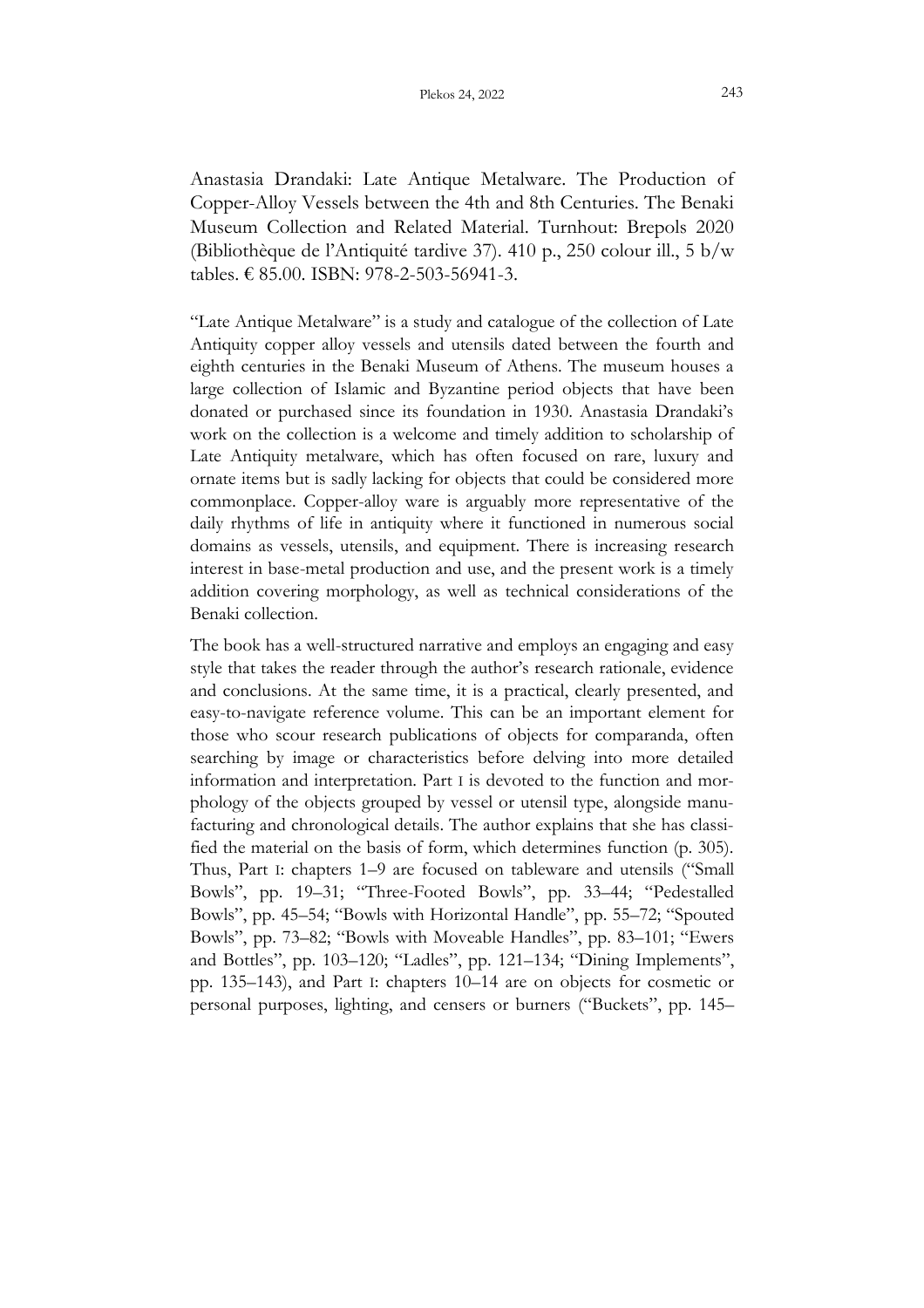154; "Amphoriskoi", pp. 155–171; "Flasks", pp. 173–181; "Lighting Devices", pp. 183–235; "Censers", pp. 237–270). Part II: chapters 15–17 include technical information, consideration of production workshops, and shapes and decorative techniques. The conclusions (pp. 305–306), illustrated catalogue (pp. 307–367), a bibliography (pp. 371–393), a useful index (pp. 395–406), and résumé (pp. 407–410) follow. The book is generously illustrated with full-page and smaller images, the majority of which are in colour and presented with a scale, as well as illustrations, graphs, and tables. The inclusion of an illustrated catalogue is to be highly commended as it allows the reader easy reference of the material for comparative research. The drawn figures complement and clarify both textual descriptions and associated photographs.

**Introduction and Part I** (chapters 1–14). As Dr. Drandaki readily acknowledges, the majority of the wares in her study were purchased by Antonis Benakis on the Egyptian antiquities market while he lived in Egypt and in the early decades after his relocation to Athens in 1926. The British collector Robert G. Gayer-Anderson and three well-known Cairo antiquities dealers – Maurice Nahman, Phocion Tanos, and Dionysios Kytikas – are cited as the chief sources of the material (p. 14). Where known, the author includes the acquisition details in the catalogue. In other words, much of the Benaki copperware is presumed to have originated in Egypt, where the objects were acquired. Thus, the book's rationale is two-fold: 1. to contextualize the Benaki copperware within the broad Late Antiquity corpus (p. 13); 2. in turn, for the Benaki copperware to contribute to characterizing the nature and role of Egyptian copperware, particularly in the debate over so-called Coptic ware (p. 14). 'Coptic ware' is a contested term and concept for copperware found in Western Europe that was initially attributed to Coptic culture, the implications being that independent production centres in Egypt supplied or influenced copperware in a large area of Western Europe throughout the Late Antiquity period. Dr. Drandaki presents the theses and key references concerning this issue (e. g. p. 14, n. 12; p. 301, n. 39).<sup>1</sup> In the past, the research of these wares focused on morpho-

1 See also A. Drandaki: From Centre to Periphery and Beyond: The Diffusion of Models in Late Antique Metalware. In: A. Eastmond/L. James (eds.): Wonderful Things: Byzantium through its Art. Papers from the Forty-Second Spring Symposium of Byzantine Studies, London, 20–22 March 2009. Farnham 2013 (Publications of the Society for the Promotion of Byzantine Studies 16), pp. 163–184.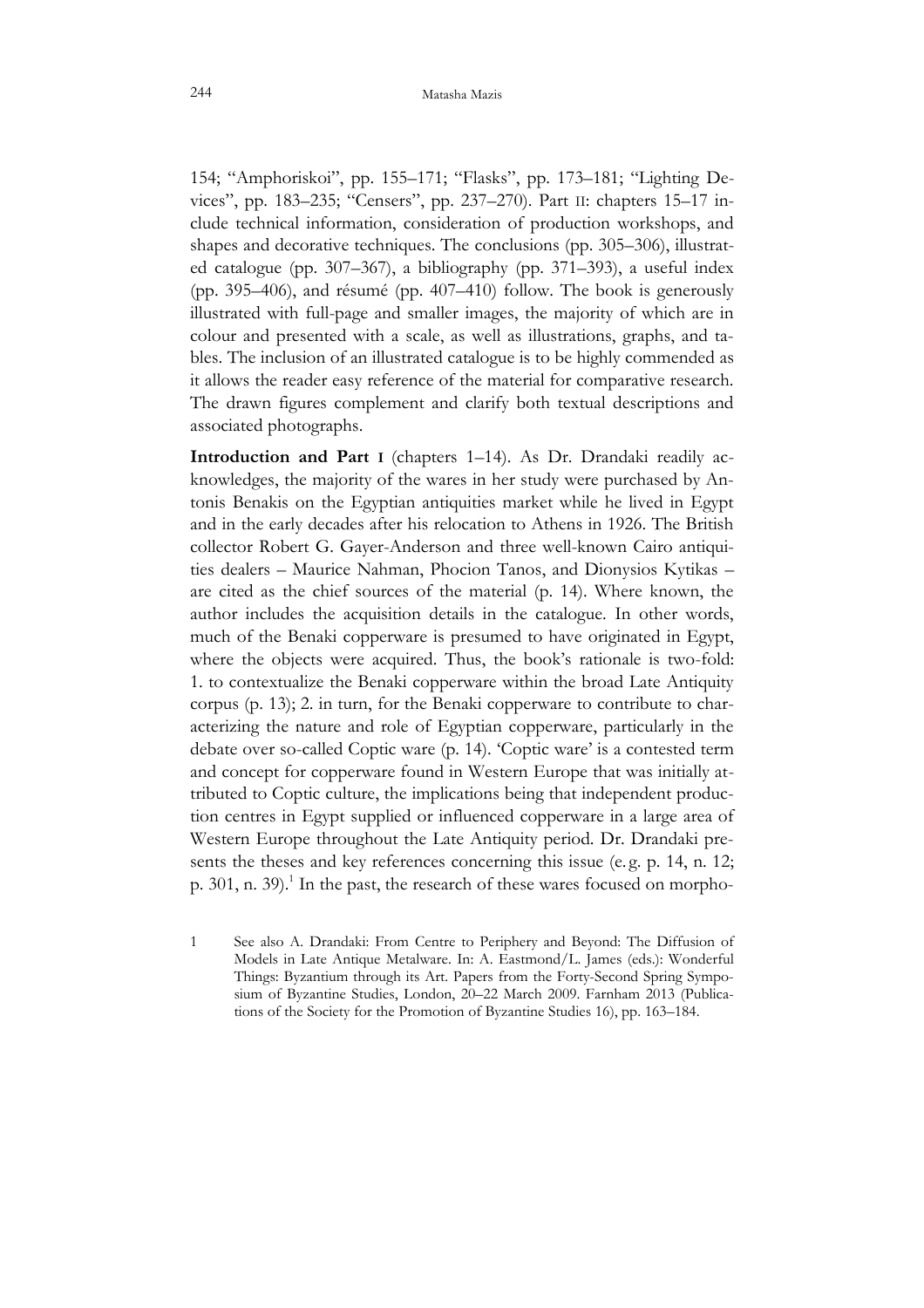$logical$ -functional typologies<sup>2</sup> or compositional groupings<sup>3</sup> to describe and/ or explain synergies and variations between Eastern- and Western-sourced finds. Recent work on patterns of production, distribution and use suggests there were multiple production centres and middle-distance sea trade within Western Europe, but weaker evidence for contact with the Eastern Mediterranean than first thought.<sup>4</sup> So, what is the Benaki collection's place in such narratives? This question, then, represents both the major challenge and opportunity of Dr. Drandaki's research.

The author energetically examines the spheres of influence on the collection of Benaki copperware in the context of a continuity of metalworking traditions with the earlier Roman Empire, and following trends which emerged from the art of the period, to those which extended to the medieval Byzantine and Islamic periods. Questions of production origin, functionality, and dating are deliberated alongside evidence from contemporary papyrus sources, as well as comparisons with stylistically similar finds from other collections and finds with archaeological context, in particular burial sites in the Aswan region. Comparative research, however, can be challenging when one is working with what Oscar Muscarella calls "orphans", i.e., objects without archaeological context. Archaeology is concerned with the contexts of objects because they embody a rich network of associations and contrasts that helps induce meaning.<sup>6</sup> When these dimensions of variation are absent, the capacity to explore an object's historical and sociologi-

- 2 For example, J. Werner: Italisches und koptisches Bronzegeschirr des 6. und 7. Jahrhunderts nordwärts der Alpen. In: J. F. Crome (ed.): Mnemosynon Theodor Wiegand. München 1938, pp. 74–86; P. de Palol: Bronces hispanovisigodos de origen mediterráneo. I: Jarritos y patenas litúrgicos. Barcelona 1950; K. Werz: "Sogenanntes Koptisches" Buntmetallgeschirr: Eine methodische und analytische Untersuchung zu den als koptisch bezeichneten Buntmetallgefäßen. Diss. Frankfurt am Main 2000. Konstanz 2005.
- 3 For example, H. Dannheimer: Zur Herkunft der "koptischen" Bronzegefäße der Merowingerzeit. In: BVBl 44, 1979, pp. 123–147.
- 4 M. Beghelli/J. Pinar Gil: Cast Bronze Vessels in the 6th–9th Centuries: Production Centres, Circulation and Use in Ecclesiastical and Secular Contexts. In: AKB 49, 2019, pp. 413–442.
- 5 O. W. Muscarella: Bronze and Iron. Ancient Near Eastern Artifacts in the Metropolitan Museum of Art. New York 1988.
- 6 I. Hodder/S. Hutson: Reading the Past. Current Approaches to Interpretation in Archaeology. 3. ed. Cambridge/New York 2003.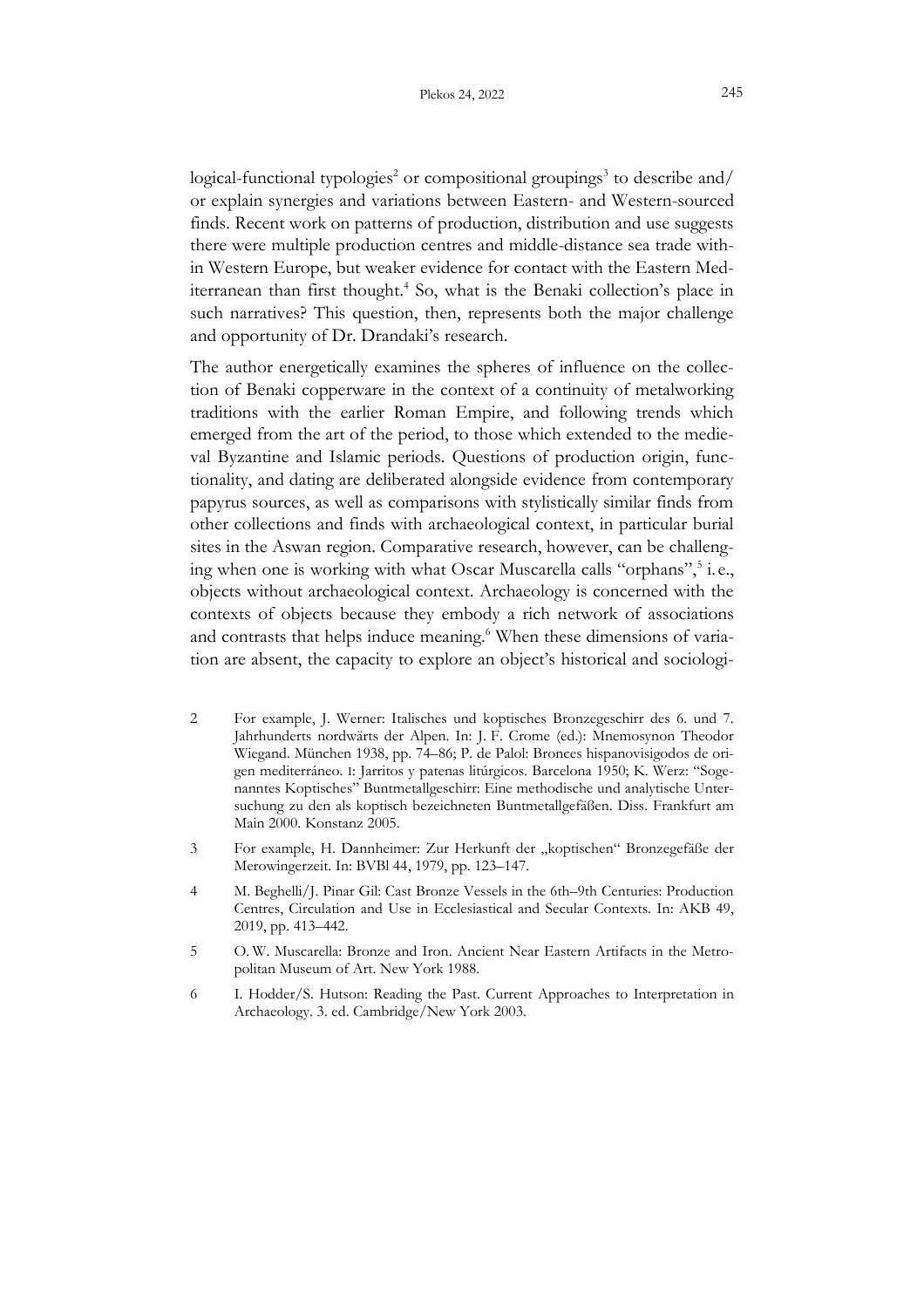cal meaning can be seriously impaired. For the Benaki pieces under consideration, this means their original environment and chronology cannot be objectively confirmed because the objects were acquired from the antiquities market. The author does not shy away from describing examples that were altered in later periods, sometimes by antiquities dealers endeavouring to make a sale (p. 55). It is known, for instance, that Gayer-Anderson would 'restore' objects he acquired and sold, including adding non-original components to enhance their beauty and raise their value.<sup>7</sup> It is important, therefore, that studies of museum collections set out the low-level inferences and assumptions used in presenting results of research. To her credit, Dr. Drandaki acknowledges the inherent problems, writing "[the Benaki objects] can offer no information apart from their morphological and technical characteristics; dating them or even attributing their production to a geographical area is entirely dependent on the subjective criteria devised by the researcher" (p. 13). Yet, the majority of objects are described as having an Egyptian provenance (about a third of the objects are described as having an unknown provenance). Thus, we arrive at a fundamental difference between the characterization of provenance for objects in an art history or antiquarian sense, contrasted with that for archaeological artefacts: that is, 'provenance' as a record of ownership of a work of art or antique (the chain of custody, if you will), versus 'provenance' as the object's complete documented history, including where it was found ('provenience' is sometimes used for the latter). The matter can be baffling for the uninitiated. There is no dispute that most of the Benaki copperwares in the book were acquired in Egypt, but an unwary reader might assume on the basis of the 'provenance' attributions that there is more precision and certainty about an object's original context than is currently the case.

Nevertheless, an object associated with a known culture can yield certain knowledge of its past with proper study and analysis.<sup>8</sup> To this end, there is a significant amount of meticulous research behind each item in the catalogue. Various lines of inquiry are explored to investigate potential technological and societal linkages, trends, and developments in relation to the material. The depth of this type of research is showcased by the stimulating

- 7 L. Foxcroft: Gayer-Anderson. The Life and Afterlife of the Irish Pasha. Cairo/ New York 2016, pp. 116, 216–217.
- 8 J. Wiseman: Scholarship and Provenience in the Study of Artifacts. In: JFA 11.1, 1984, pp. 67–77.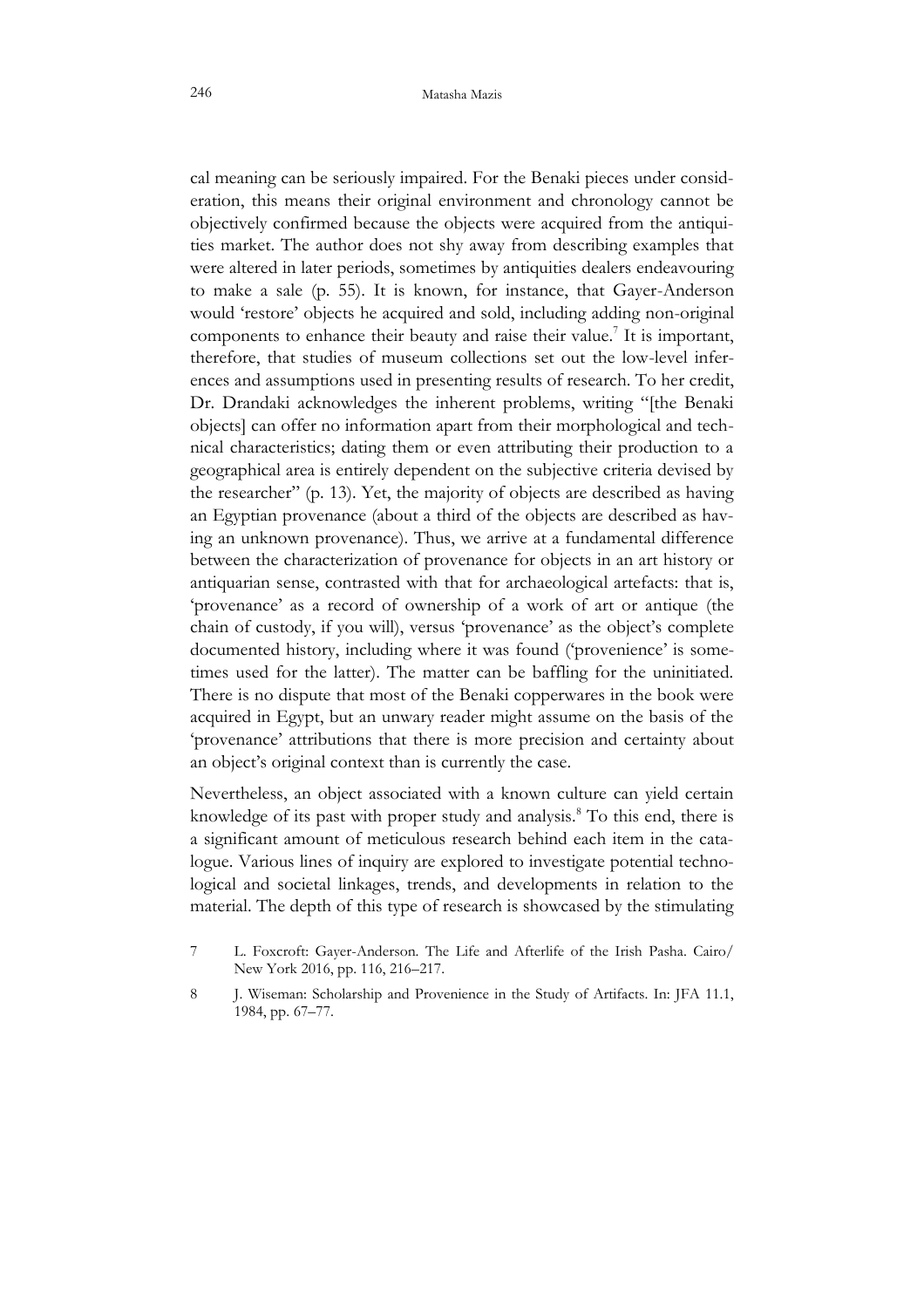and wide-ranging commentary on the Benaki ewer (inv. no. 44/MM11512, pp. 109–117, fig. 84), which was acquired in Egypt and is said to come from Sakha (Xois) in Lower Egypt. Epigraphic, iconographic, stylistic and manufacturing elements are explored in detail. Dr. Drandaki identifies the ewer's structural characteristics among copper alloy, silver and ceramic forms found in Western Europe, North Africa and the Eastern Mediterranean, which help to consolidate interpretations of its c. sixth century chronology and potential function. Examination of the meaning and epigraphy of the inscription on the lid provides additional information about chronology and functionality. Detailed investigations of the punched and engraved hunting scene on the ewer body are provided, not only in terms of the iconographic tradition represented, but also an art-historic appreciation of the method of production and execution in comparison with contemporaneous engraved hunting scenes. Manufacturing elements are also covered. This is only one of many examples of what the book does particularly well: bringing together diverse threads of information to explore the items in the collection. Evidence from contemporary papyri and epigraphic styles are employed throughout to illustrate functionality. Comparative typology is used for dating and provenance, including detailed examination of decorative trends, shapes and features – such as the regional trends of bowls with Vandyke openwork (pp. 94–98) – which later inform the conclusions about the Benaki-ware's role in contemporary metalworking. More broadly, Dr. Drandaki considers the collection in the context of wide-ranging developments in Late Roman imperial iconography such as stylizations of the human form and the use of zoomorphic motifs, finding clear alignment with them, yet reflecting enduring links to Hellenistic, Roman and eastern traditions. The author also compares the bulk composition ratios of numerous Benaki wares with the results of other relevant Eastern Mediterranean and Western European chemical studies seeking confirmation of East–West metalworking traditions (pp. 280–282). The diverse research approaches provide a rich and abundant discourse on the nature of the Benaki collection in the context of general Late Antiquity copperware features and trends. Having established the morphological credentials of the Benaki copperware, the author proceeds to address the issue of 'Coptic ware' in the final chapter.

**Part II** (chapters 15–17) of the book brings together the threads and arguments that the author had introduced in the Part I-chapter discussions.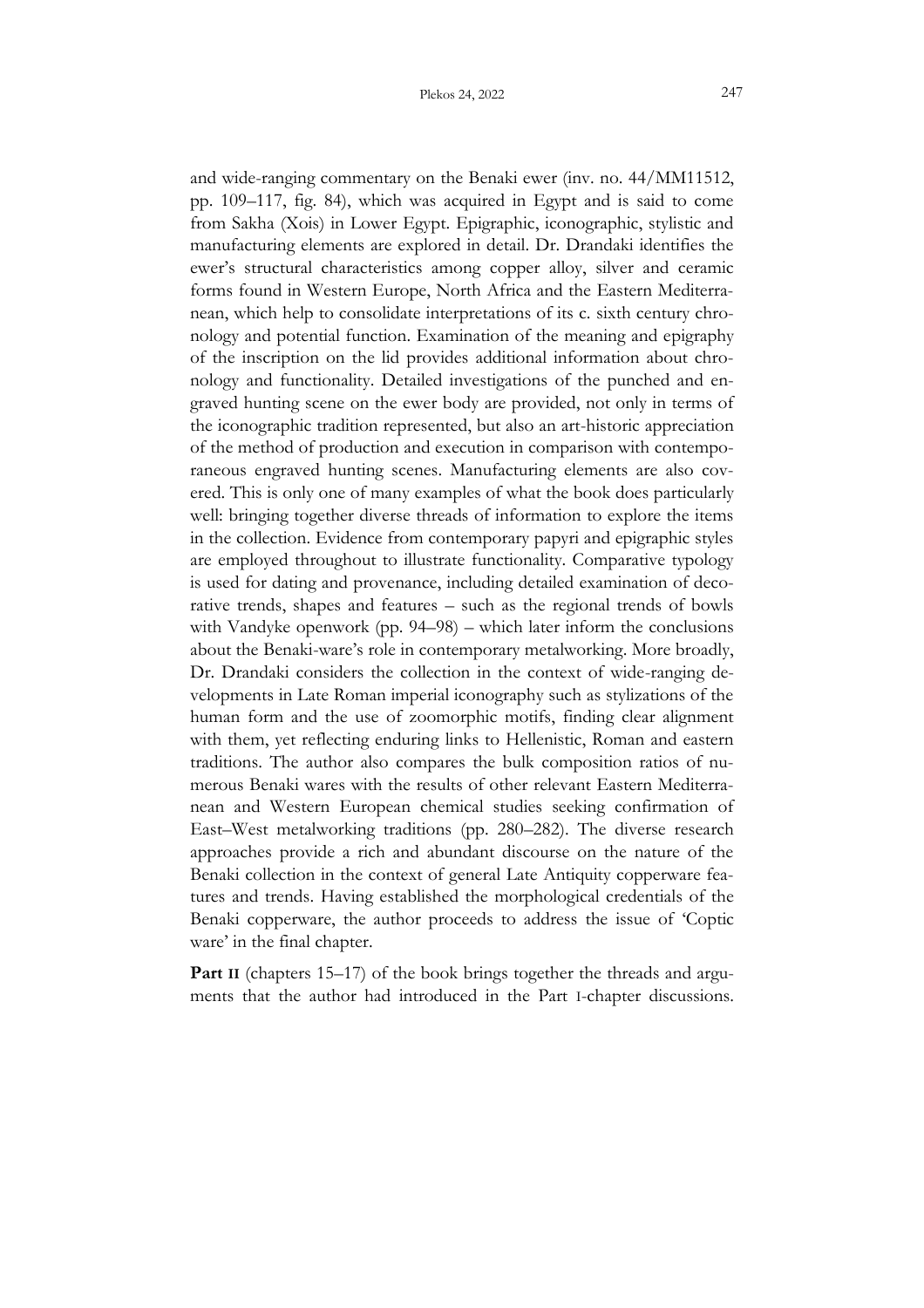These are presented in a series of focused theses divided into chapters on alloying and production methods, evidence of workshops, and decorative compositions and treatments. I will spend a little time discussing these chapters as they constitute the seminal parts of Dr. Drandaki's interpretations and findings about the Benaki copperware.

Chapter 15 ("Technical Data from the Study of Vessels in the Benaki Museum", pp. 273–285) focuses on the technology of the copperware, especially alloying and production. The book presents information about the important extraction, production, and fabrication processes, and how they potentially shape and influence the metalworking environment. Among other things, chapter 15 explores the hypothesis that in Late Antiquity there were different traditions of comparable European and Eastern Mediterranean wares based on alloy composition. The argument of regionally distinguishable alloy characteristics of Late Antiquity copperware emerged from late-1970s and early-1980s analytical work on relevant museum objects and archaeological finds.<sup>9</sup> Dr. Drandaki argues that the Benaki-ware's chemical-composition results are consistent with these earlier analyses in that the Benaki wares fall into a category of Eastern Mediterranean vessels that have lower levels of lead (Pb) and higher levels of zinc (Zn) than those of European provenance (pp. 280–281, p. 305). These conclusions are used as additional support for the burgeoning narrative that the Benaki wares represent an Eastern Mediterranean tradition of metalworking that was nevertheless part of a broader group of copperware styles and variants circulating around the same time throughout the empire.

While I am eager for evidence of regional alloying traditions involving Late Antiquity copperware, it would be remiss not to mention certain methodological concerns in chapter 15 that must temper this excitement. Before doing so, I recognize that the chapter represents somewhat of a work-inprogress and that further archaeometric investigations are planned (p. 275, n. 18).

My first concern is about the quality of the data. This is essential for comparing the results of analyses that were clearly made using different equipment and analytical protocols, and which occurred under different condi-

9 For example, Dannheimer (note 3). P. Richards: Byzantine Bronze Vessels in England and Europe: the Origins of Anglo-Saxon Trade (Unpublished Diss. University of Cambridge 1980).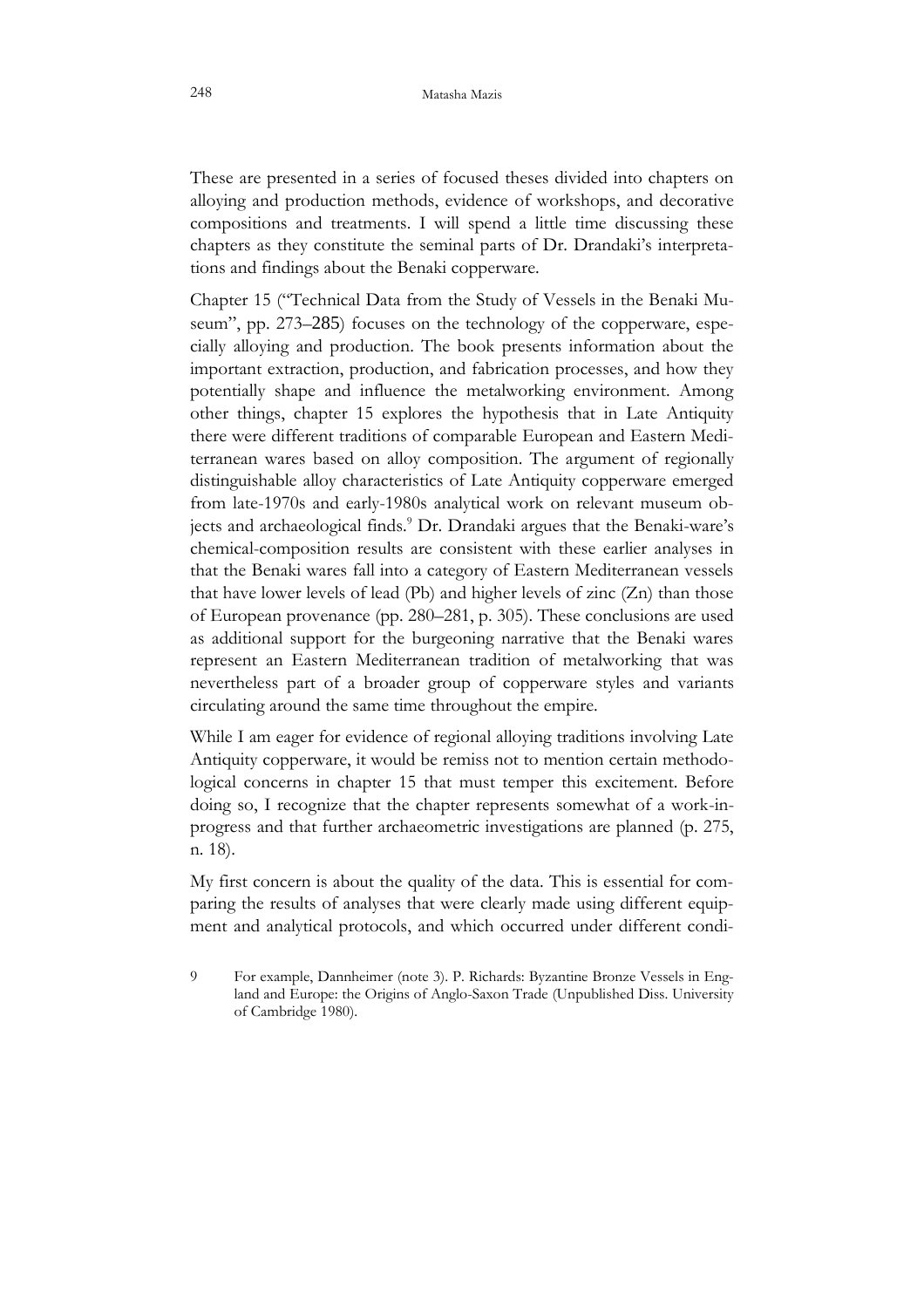tions. For the present work, an explicit description of the analytical methodology, including the X-ray fluorescence (XRF) device(s) and sampling procedures employed, ought to have been included. I found a little information about sample preparation: parts of the patina of 83/MM11511 were cleaned for the XRF analysis (p. 185); sample 39070 is listed as "unprepared" (fig. 233); in several cases, exposure patches (related to XRF sample preparation?) were visible in some images (e. g. fig. 125). The reason why it is important to be clear about the analytical methodology for every specimen in a comparative study such as this is because there are quantification differences between analysers. XRF is popular for the surface analysis of high-value objects, particularly as a point-and-shoot device, because one can minimize disfiguring and permanent damage to the object that might otherwise occur from extractive sampling. XRF can be quite useful for identifying the bulk composition of surface (or near-surface) material. However, it has certain technical limitations, and factors such as sample heterogeneity can significantly affect quantification.<sup>10</sup> The surface of an ancient copper-based object is not the homogenous, smooth, and representative surface needed for high-integrity XRF characterization. Deposited in the earth for a long time, objects made of reactive metal usually undergo significant change. Electrochemical reactions of metallic constituents exposed to ground moisture and salts can result in precipitates and segregated layers of vastly varying composition; likewise, preferential leaching of one alloy element over another can result in events such as dezincification or tin enrichment, belying the chemical values of the core. Different analytical methods can, and often do, produce substantially different results.<sup>11</sup> We do not have formal information about the sampling procedures of the Benaki-ware analyses but it seems likely that surface or near-surface sampling was conducted. The existing historical analyses to which the Benaki results are

- 10 A.N. Shugar: Portable X-ray Fluorescence and Archaeology: Limitations of the Instrument and Suggested Methods to Achieve Desired Results. In: R. A. Armitage/ J. H. Burton (eds.): Archaeological Chemistry VIII. Washington 2013 (ACS Symposium Series 1147), pp. 173–193.
- 11 H. W. Nørgaard: Portable XRF on Prehistoric Bronze Artefacts: Limitations and Use for the Detection of Bronze Age Metal Workshops. In: Open Archaeology 3, 2017, pp. 101–122. Dannheimer (note 3) declared the incompatibilities between certain different quantification methods used in his study, pp. 131, 141, 144. Dr. Drandaki herself acknowledges that in the case of censer MM11469, earlier atomic absorption spectroscopy results differ from those of the XRF analysis conducted in the present work (p. 135, n. 1; cf. fig. 233).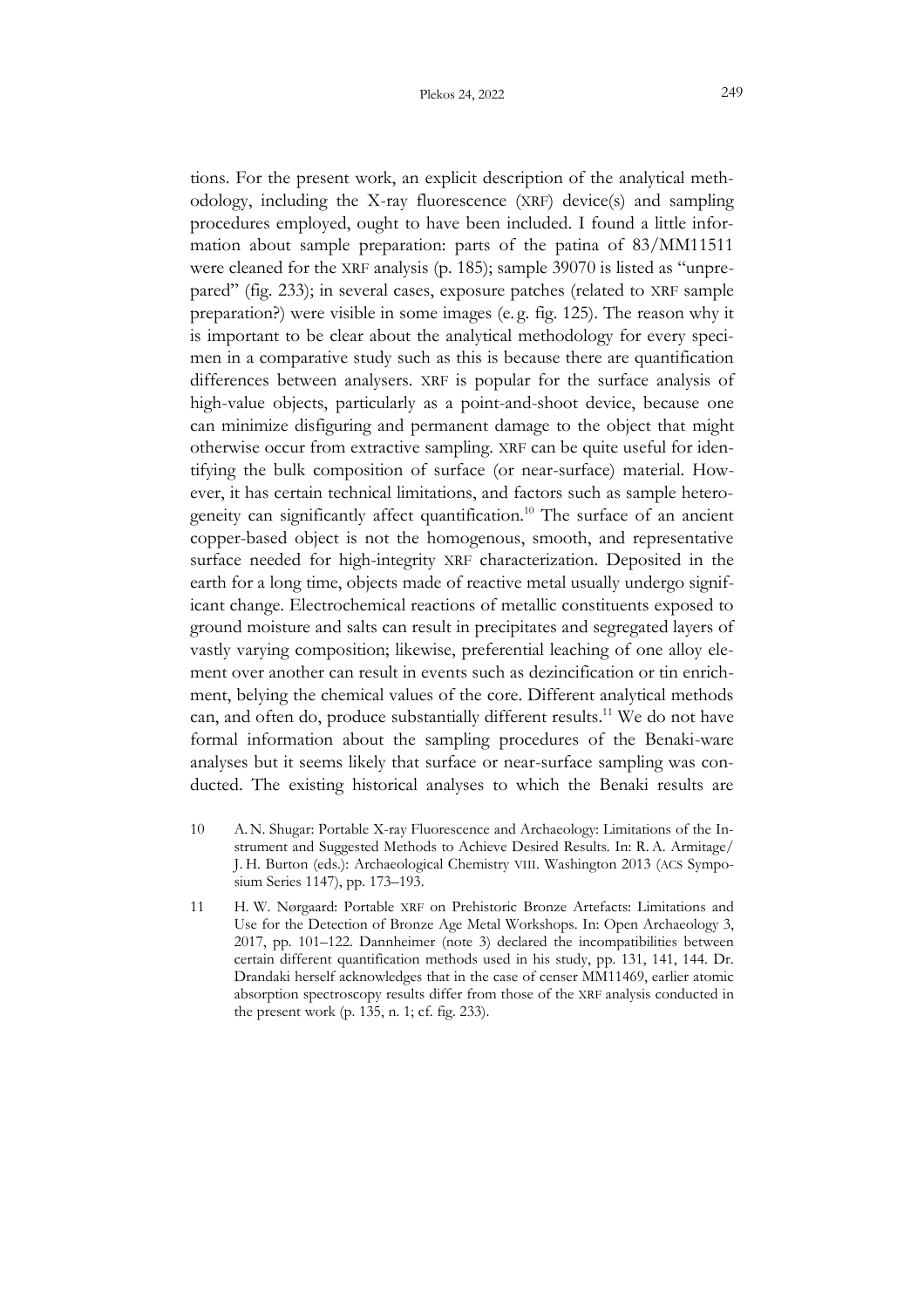compared were conducted using (variously) optical emission spectroscopy with/or atomic absorption spectrometry, quantitative spectral analysis, or unknown methods. Details of their respective analytical protocols and conditions are not presented but some of these methods would likely have required extractive sampling of the bulk, especially if the sample were prepared as an aqueous solution. But, without knowing more about all the analyses involved in this comparative research, we cannot be assured of the quality of the data. To quote an oft-used idiom, we could be comparing apples with oranges.

My second concern is that the methodology for the statistical analyses of the chemical results in chapter 15 is also not clear. Dr. Drandaki explains that, for the statistical analyses, she considers "only objects that correspond to the time frame under examination" (p. 278), and that the medieval Islamic and Byzantine vessels are included in the chemical-compositionresults table (fig. 233) "for the purposes of comparison" (p. 275). However, the compositional data of this much later material seems to have made its way into the relevant statistical aggregates. For example, one could reasonably infer from the text (p. 278) that ten brasses are represented in the "proportions of alloy types" pie chart (fig. 234). There are exactly ten brass specimens listed in the results table of fig. 233, one of which is the surely out-of-scope eleventh to twelfth century censer from Nicaea. I was also hoping to understand the seeming inclusion of unprovenanced objects into the statistical account. Using the same example, of the ten brasses listed in the results table (fig. 233), five are classed as unprovenanced. Are they included in the statistics used for comparing regional alloying traditions and, if so, how does the unprovenanced material affect the interpretation?

These issues potentially affect the robustness of Dr. Drandaki's arguments in the key section of chapter 15 entitled "The Problem of Provenance and Lead/Zinc Content" (pp. 280–282). In this section, Dr. Drandaki lays out her arguments of a "difference between the metallurgical traditions" of finds from European tombs and those which come from Egyptian/Eastern Mediterranean contexts, which may signify a "difference in the conditions in which they were produced" (p. 281). Based on the aforementioned analyses, Dr. Drandaki concludes that the Benaki wares have lower levels of lead (Pb) and higher levels of zinc (Zn) than European comparanda, thus being consistent with Dannheimer's 1979 and Richards's 1980 results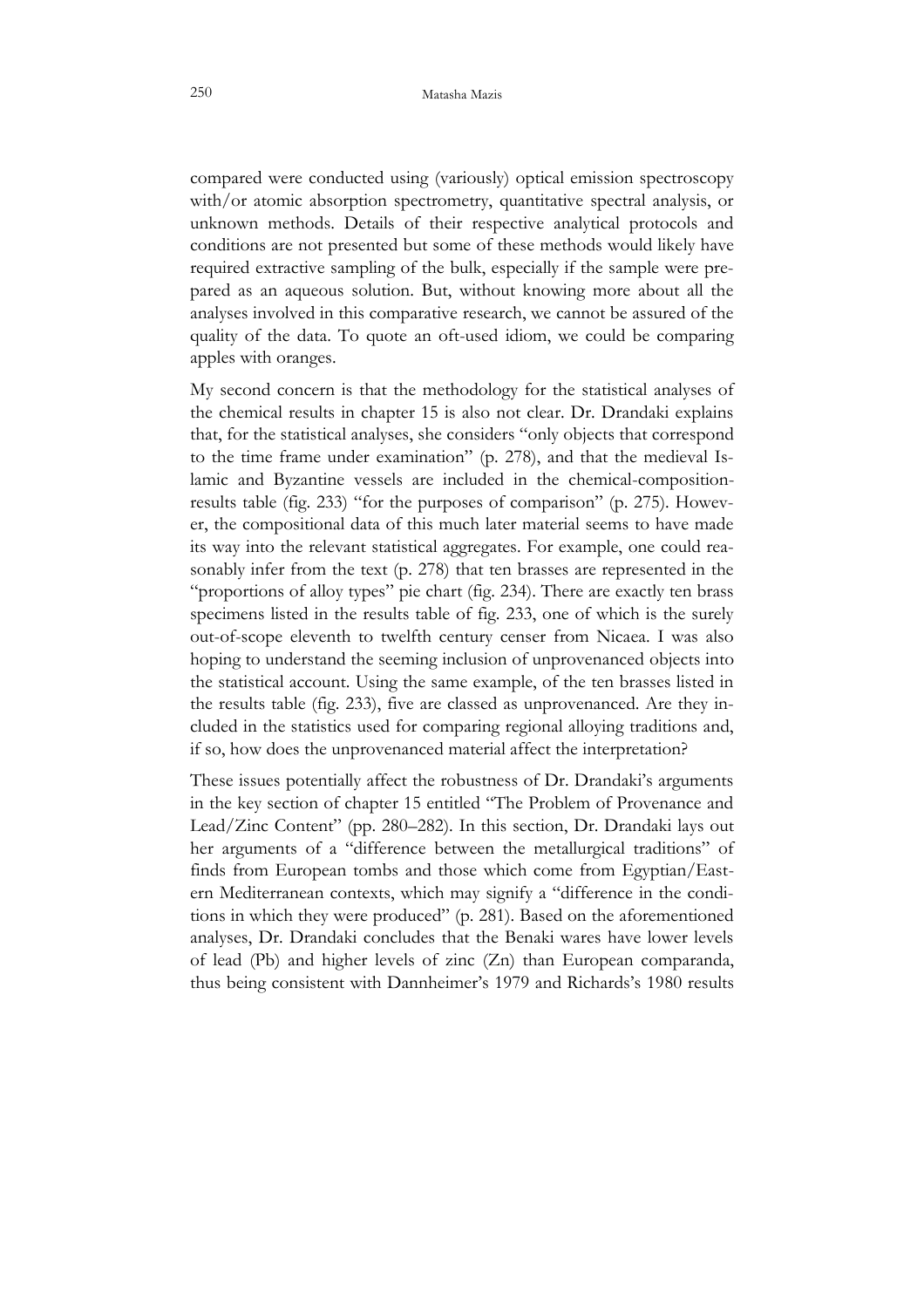for Egyptian/Eastern samples.<sup>12</sup> For the sake of brevity, I focus on Dannheimer's results as they are the most prominently used in the section. The author summarizes Dannheimer's results as follows: "in the majority of vessels in the Western European finds [Dannheimer] discovered concentrations of lead in the region of Pb:  $\leq$  22% and levels of zinc between 1% and 5%, while by contrast the Egyptian vessels contained Pb: 4–15% and Zn:  $\leq$  11%" (p. 280). Because the upper bound for Pb ( $\leq$  22%) and upper bound for  $Zn$  (< 11 %) quoted here include the ranges of the respective other geographic groups, a clear distinction is not immediately obvious unless one consults the original paper. Having done so, I summarize my understanding of Dannheimer's results: from 22 (valid) specimens tested, he found the copper (Cu), Pb and tin (Sn) levels were similarly variable in the comparable European and Egyptian specimens examined, but he observed a trend of lower Zn levels in European specimens ( $n=13$ , Zn 0.08–5.2%) and higher Zn in Egyptian ones (including an item from Izmir) ( $n=9$ , Zn 8.2–11.5%).<sup>13</sup> I was not able to ascertain from the elemental distribution pie charts presented in figs. 235 and 236 of the present work, or the related text (pp. 280–281), which of the 85 specimens listed in the results table (fig. 233) were included in the comparison with Dannheimer's results. In any case, no matter if I included all 85 specimens or excluded obviously out-of-scope specimens, I was unable to recreate the same results as Dr. Drandaki in that I found almost half the Benaki specimens conformed to Dannheimer's 'European alloy' profile with a Zn composition of no more than 5.0%.

What does this mean in terms of the hypothesis of identifiable trends in alloying? Frankly, the question is still open. To summarize: 1. in terms of the chemical analyses, until there is clarification of the methodologies, we must assume apples are being compared with oranges; 2. more transparency is needed regarding which of the results were in scope for the statistical analyses; and 3. the comparisons with Dannheimer's results should be reconsidered once 1. and 2. are settled. To be clear, the present issues with

- 12 See note 9.
- 13 Dannheimer (note 3), table 1, p. 141, and p. 145. Dannheimer analysed 26 samples, but excluded from his conclusions sample 6b as modern, and samples 6a, 6c, and 7 because their complex mouldings may have necessitated composition that deviated from the prevailing practice and which also came from objects that were assembled in modern times from parts that did not originally belong together.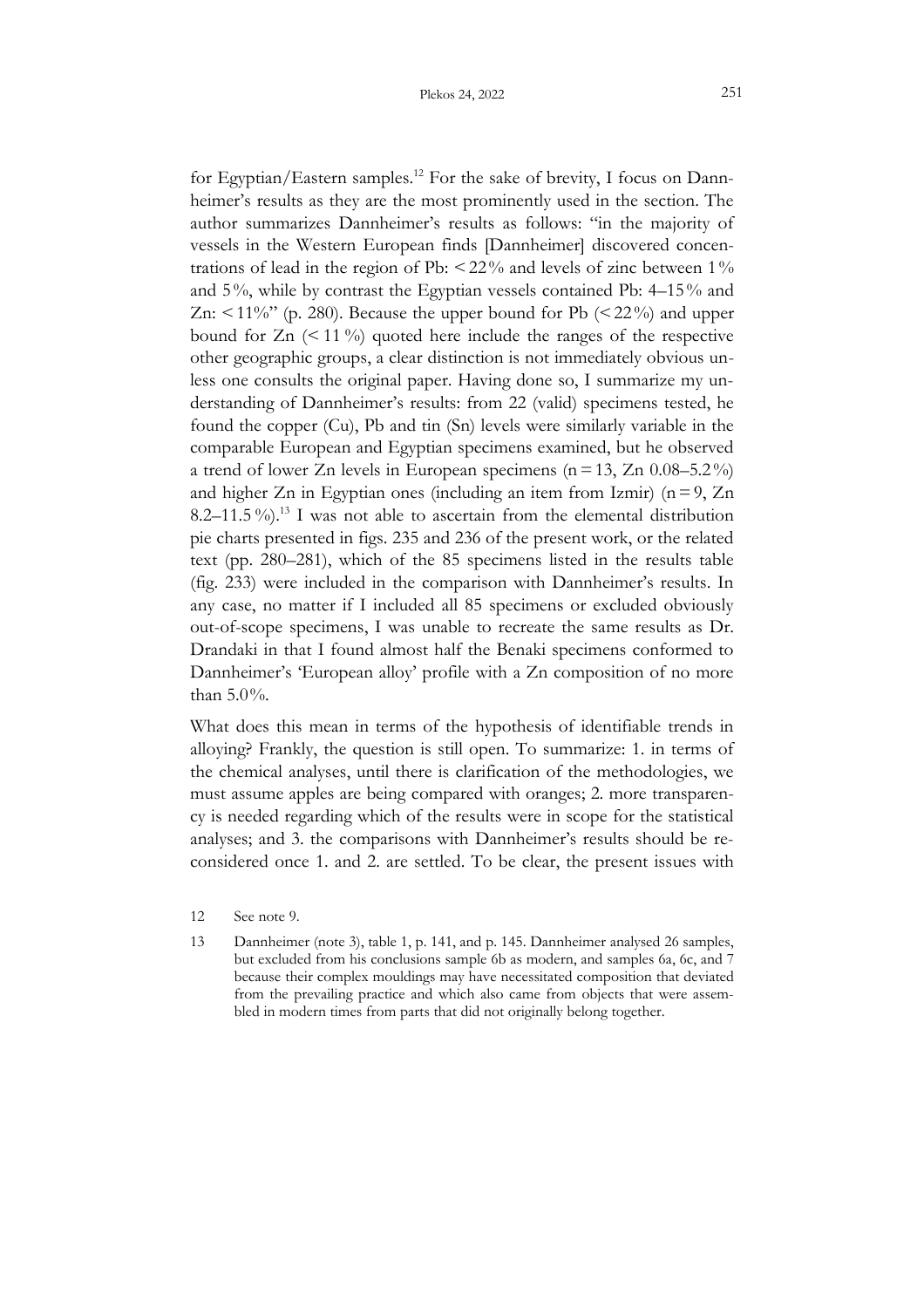chapter 15 are ones of ambiguity: they do not negate Dr. Drandaki's broad arguments and conclusions about the Benaki ware. Moreover, it is conceivable that the author intends to refine her conclusions as part of further scientific work planned for this group.

In general, I found chapter 15 less polished than the rest of what is an otherwise very thorough and high-quality book. The XRF-results table (fig. 233, pp. 276–277) displays a good summary of the details, but it required tighter editing to advance its uses as the key reference point for the analytical work. For example, it would have been very helpful to present the results in catalogue order rather than by alloy. At the moment, plural samples from the same object are displayed in different parts of the table. In other cases, multiple samples were not included in the table, contradicting the statement that "all the analyses [...] are included in figure 233" (p. 275). It is important to understand how specimens with multiple and/or divergent sample results were treated for the purposes of the statistical analyses. Finally, there are a number of referencing and mislabeling issues in the table.

In chapters 16 ("Copperware Workshops", pp. 287–291) and 17 ("Shapes and Decoration", pp. 293–303, the focus turns to regional and diachronic traditions of copperware industry, and representations in terms of decorative motifs, iconography and design. In these chapters, Dr. Drandaki does a remarkable job of considering the Benaki finds in the context of societal and political developments of the Later Roman Empire, and pondering their effects on specialization, workshops, as well as copperware traditions in art and design. This part of the book provides fresh insights and arguments based on a variety of sources of evidence. For instance, Dr. Drandaki points out that we have very little information about the crafters of these wares, as the primary sources scarcely provide accounts of coppersmithing. Moreover, there is little to indicate the location of contemporary copper workshops in Egypt, and how they fit into the urban fabric, although evidence emerging from the artisanal quarters of fifth to sixth century Elephantine may provide new insights (p. 290). Nevertheless, in chapter 16, the author extracts details about craft specialization and guilds from contemporary papyri, supported by pictorial representations, including the Megalopsychia mosaic from Daphne near Antioch. The latter shows a coppersmith's shop attached to a martyrion that may have been engaged in making pilgrim-badges (p. 289). Dr. Drandaki correlates this with roughly contemporary evidence of workshops in urban areas focused on producing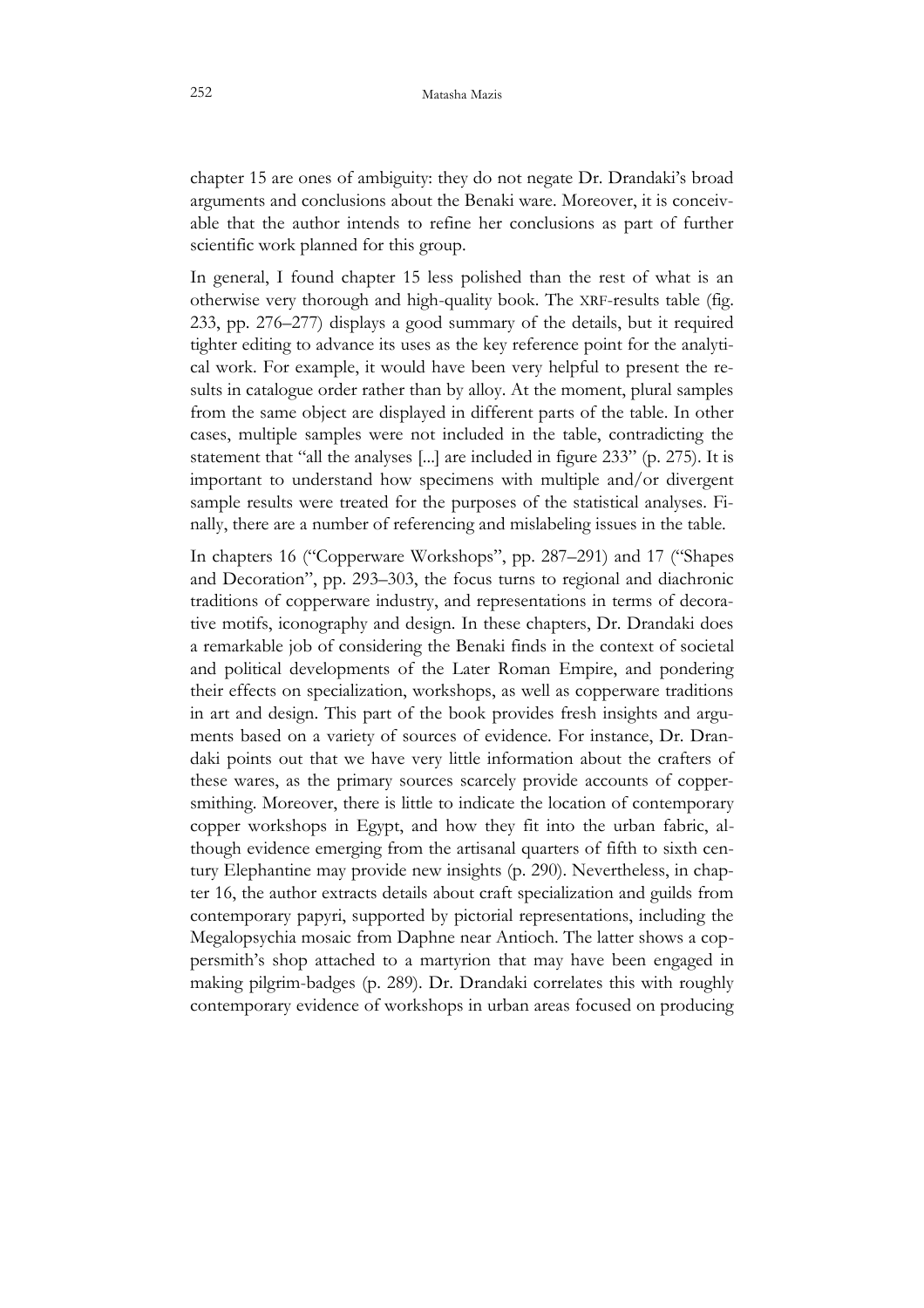that specialization was based on the type of raw materials worked (p. 291).

This notion of fluidity or a continuum between crafting traditions and materials is explored in more detail in chapter 17, which looks at the Benaki pieces from a design perspective. Here, it is argued that the copperware was mass-produced in organized workshops, with highly standardized shapes and decorations, but within the context of prevailing silverware models and earlier Roman artistic traditions that influenced a design continuum in not only base metals, but glass and ceramic (pp. 296–301). The artistic *koine* of the period is also explored – one of intense stylization and impersonalization of the human form, and a tendency to present scenes that are simple, symbolic, and whose meaning might be accessible to anyone (p. 297). In the case of zoomorphic motifs, however, the author argues there is an unbroken linkage to earlier Greco-Roman decorative traditions, appropriated in a Christian context, and which continued in Sassanid and early Islamic metalwork (p. 299). Having explored the adaptations and traditions of shapes, functions and designs from earlier periods, we come to the thematic report and conclusions addressing one of the key matters of the book. This is presented in the section of chapter 17 titled "'Coptic' Metalware and the European Finds" (pp. 301–303), which contributes important deductions to the debate on so-called Coptic ware. Building on earlier research as well as the present work on the Benaki ware, Dr. Drandaki proposes that basic types of copperware and their variants were circulating at the same time throughout the empire and beyond in regions or among social groups that were part of its immediate sphere of influence. She remarks that Nubian and European burial copperwares have similar but not identical morphologies, and she shows, through specific features such as the style of the feet on bowls with movable handles (chapter 6), for example, that these designs developed in parallel, drawn from types and table customs dating to the earlier Roman period (pp. 302–303). On the basis of morphological and chronological data from the literature, other collections, and archaeological evidence, therefore, Dr. Drandaki suggests there was no single centre of copperware production in Egypt, on the contrary there were likely multiple centres of production following dominant trends across the empire and its spheres of influence. These final chapters